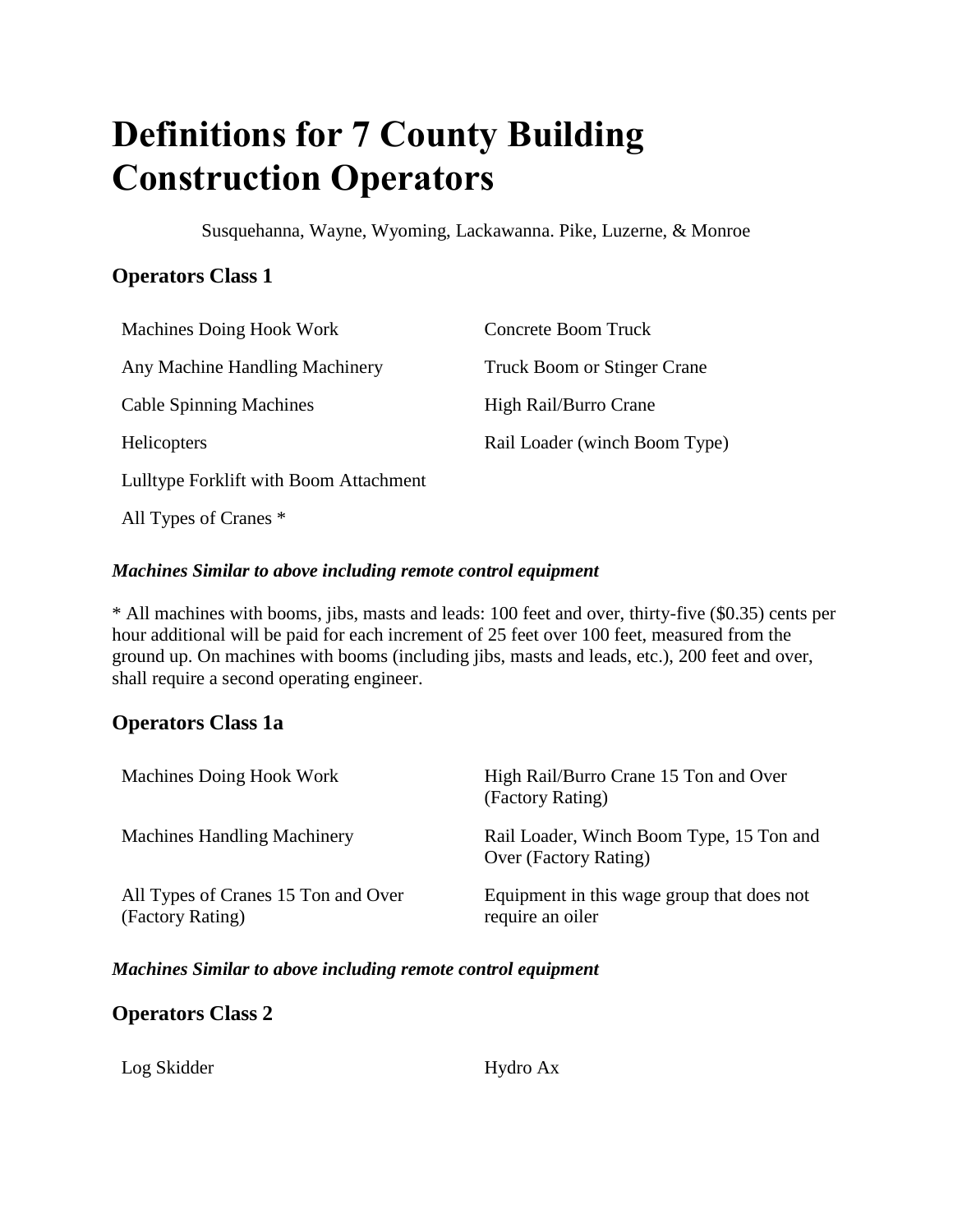| Leaser Control Equipment                | Fork Lifts (20 Feet & Over)              |
|-----------------------------------------|------------------------------------------|
| All Types of Backhoes                   | <b>Environmental Recycling Machine</b>   |
| Cableways                               | Scraper & Tournapulls                    |
| Drag Lines                              | <b>Spreaders</b>                         |
| Keystones                               | Lull Type Lifts Masonry Tenders          |
| All Types of Shovels                    | <b>Shear Attached to Machines</b>        |
| Derricks                                | Rollers                                  |
| <b>Trench Shovels</b>                   | <b>High Grade Finishers</b>              |
| <b>Trenching Machines</b>               | <b>Grease Truck</b>                      |
| Hoist with Two Towers                   | <b>Concrete Placer Machine</b>           |
| All Pavers (Concrete & Blacktop)        | <b>Mechanic Welders</b>                  |
| All Types of Overhead Cranes            | <b>Motor Patrols</b>                     |
| <b>Building Hoists (Double Drum)</b>    | <b>Hydrodemolition Concrete Machine</b>  |
| Gradalls                                | <b>Robotic Mills or Scaling Machines</b> |
| Mucking Machines in Tunnels             | <b>Robotic Concrete Blaster</b>          |
| All Front-End Loaders                   | <b>Production Switch Tamper</b>          |
| <b>Tandem Scrapers</b>                  | <b>Ballast Regulators</b>                |
| Pippin Type Backhoes                    | Tie Replacer                             |
| Directional Drill Machines 8' & up      | Rail/Road Loader                         |
| <b>Boat Captains</b>                    | Power Jack Liner                         |
| <b>Skid Steer</b>                       | <b>Grinder Type Machines</b>             |
| <b>Batch Plant Operators (Concrete)</b> |                                          |
| Hydraulic Pipe Pusher 8' & up           |                                          |
| Drills Self-Contained Rotary Drills     |                                          |

**Operators Class 2a**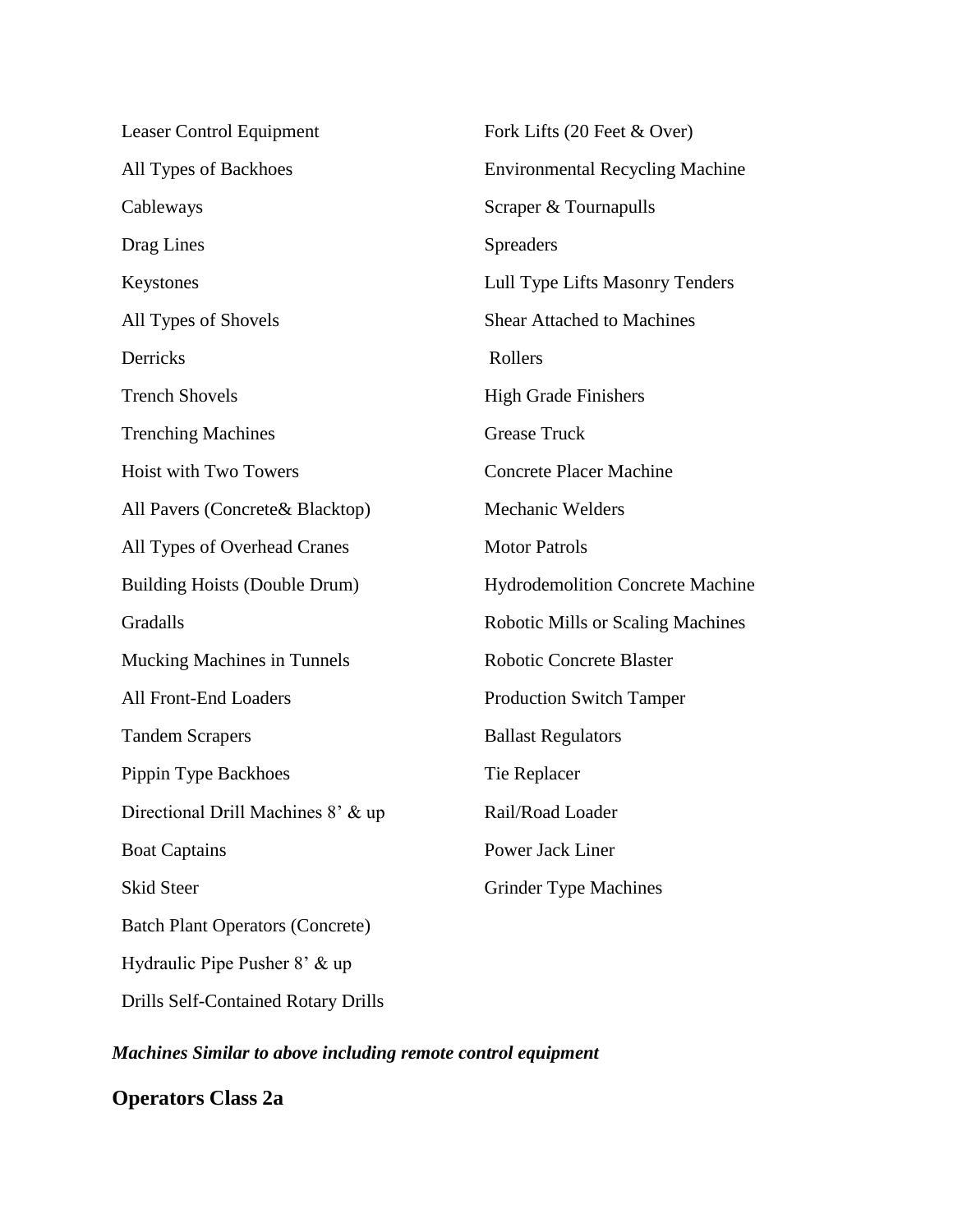| Crawler Backhoes Over One Cubic Yard   | Equipment 15 Ton and Over                                        |
|----------------------------------------|------------------------------------------------------------------|
| Crawler Gradalls Over One Cubic Yard   | Concrete Pumps 92 feet of Boom Length (150)<br>yd. pour or less) |
| Hydraulic Backhoes Over One Cubic Yard | Equipment in this wage group that does not<br>require an oiler   |

# **Operators Class 3**

| Conveyors                           | Drill Second Class, Self-Contained Rotary<br><b>Drills</b> |
|-------------------------------------|------------------------------------------------------------|
| Building Hoists (Single Drum)       | Core Drill Operator                                        |
| <b>High or Low Pressure Boilers</b> | Fork Lift Truck (under 20 Feet Lift)                       |
| <b>Concrete Pumps</b>               | Miscellaneous Equipment Operator                           |
| <b>Well Drillers</b>                | Directional Drill Machine 7' or less                       |
| <b>Asphalt Plant Engineers</b>      | Skid-Steer Forklift                                        |
| Ditch Witch Type Trenchers          | Machines With Concrete Mixer Attachment                    |

### *Machines Similar to above including remote control equipment*

# **Operators Class 4**

| <b>Welding Machines</b>           | Road Finishing Machines        |
|-----------------------------------|--------------------------------|
| <b>Concrete Breaking Machines</b> | Rollers                        |
| <b>Well Points</b>                | Tireman (For Power Equipment)  |
| Compressors                       | Seaman Pulverizing Mixer       |
| Pumps                             | Grout Pump 4' & Up             |
| <b>Heaters</b>                    | Power Broom                    |
| <b>Farm Tractors</b>              | Power Sweeper (Self-Propelled) |
| Form Line Graders                 | <b>Seeding Spreader</b>        |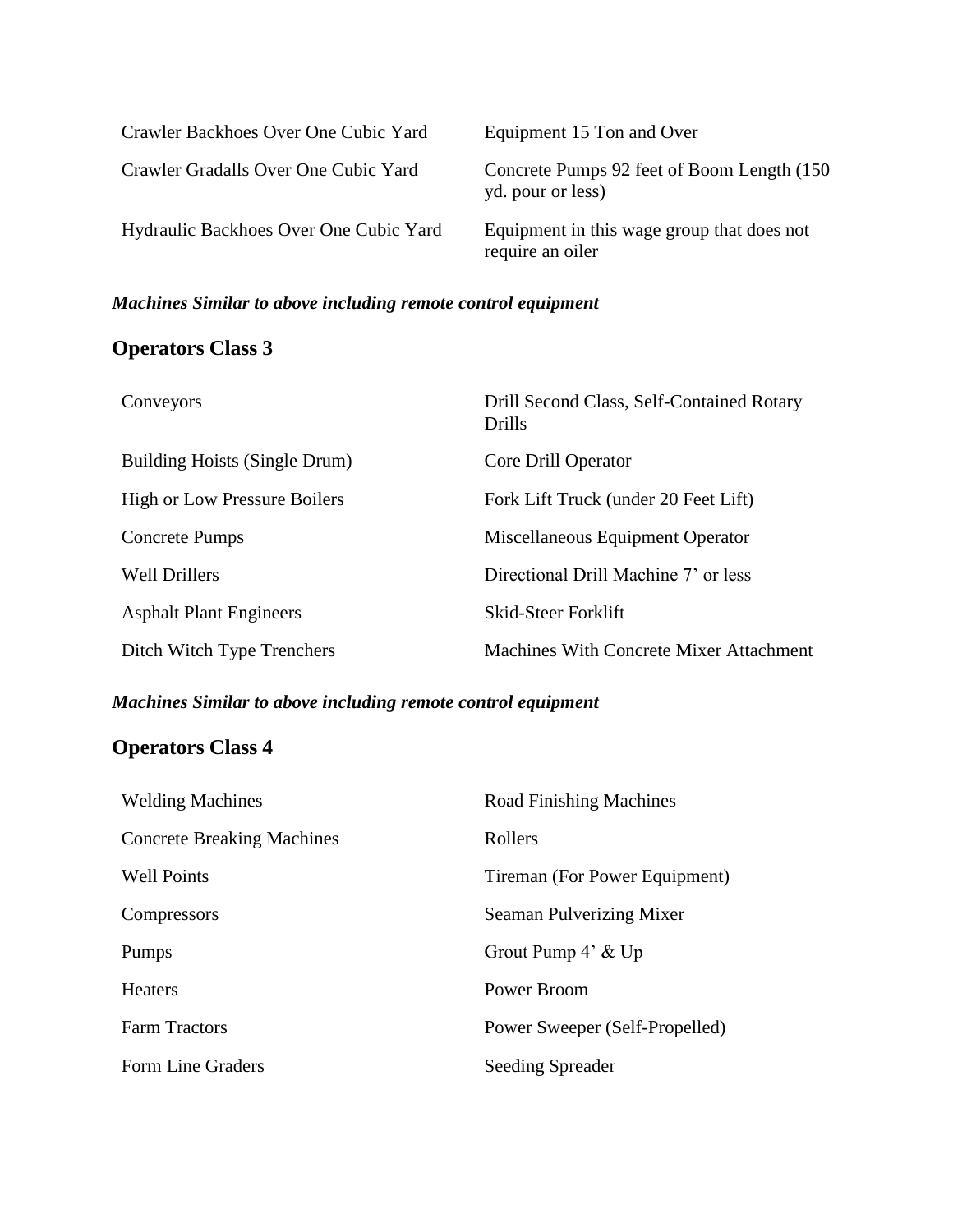### **Operators Class 5**

#### Fireman

*Machines Similar to above including remote control equipment*

### **Operators Class 6**

Oilers & Deck Hands (Personnel Boats)

*Machines Similar to above including remote control equipment*

## **Operators Class 7 (A) (Toxic/Hazardous Waste Removal)**

| Machines Doing Hook Work                | All Types of Cranes                |
|-----------------------------------------|------------------------------------|
| Any Machine Handling Machinery          | Concrete Boom Truck                |
| <b>Cable Spinning Machines</b>          | <b>Truck Boom or Stinger Crane</b> |
| <b>Helicopters</b>                      | High Rail / Burro Crane            |
| Lull Type Forklift With Boom Attachment | Rail Loader (Winch Boom Type)      |

### *Machines Similar to above including remote control equipment*

### **Operators Class 7 (B) (Toxic/Hazardous Waste Removal)**

| Log Skidder             | <b>Tandem Scrapers</b>                                            |
|-------------------------|-------------------------------------------------------------------|
| Laser Control Equipment | <b>Skid Steer</b>                                                 |
| All Types of Backhoes   | Pippin Type Backhoes                                              |
| Cableways               | Hydraulic Pipe Pusher 8' & up                                     |
| Drag Lines              | <b>Boat Captains</b>                                              |
| Keystones               | Hydro Ax                                                          |
| All Types of Shovels    | <b>Batch Plant Operators (Concrete)</b>                           |
| Derricks                | Environmental Recycling Machine & Grinder<br><b>Type Machines</b> |